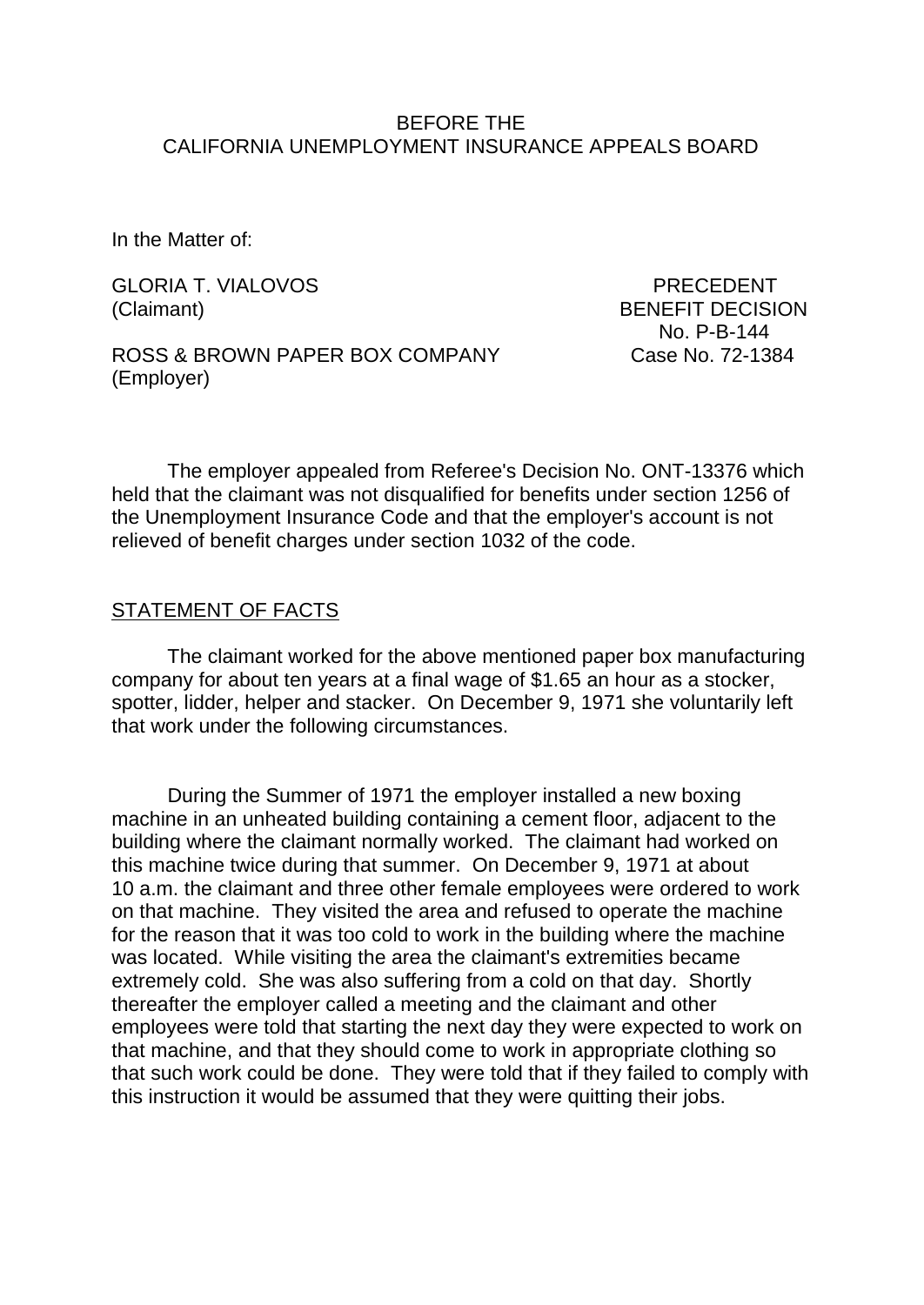The employer testified at the referee hearing that the temperature of the building on December 9, 1971 where the machine in question was located "was probably chilly to where it would numb your feet and hands." The claimant's supervisor was instructed by the employer to rotate the girls who were to work on the machine so that they did not work on it more than an hour. In this way the girls would not be exposed to the cold for too long a period, and, also, a number of girls would become familiar with the operation of the machine.

Instead of waiting to the next day, the claimant was ordered to operate the machine in question at about 1 p.m. on December 9, 1971. The claimant refused because of the cold temperature of the building and because of the inadequate clothing she was wearing to ward off the cold. The claimant protested this order to her supervisor and to the employer. The employer offered a jacket to the claimant to wear for warmth. The claimant refused the jacket because it would not warm her extremities. The claimant asked permission to go home to get warmer clothing. Permission was refused. The employer stated to the claimant that he assumed that if she did not comply with the order she was quitting. The claimant refused to comply. A termination slip was then prepared for the claimant.

On January 11, 1972 the employer was inspected by the Division of Industrial Welfare and was advised by that division that the problem of heating in the area where the claimant was asked to work would have to be corrected if female employees were to work there, whether on a regular or occasional basis, since the condition of the building was in violation of subdivision (a) of section 23, Industrial Welfare Commission Order No. 1-68, which provides:

"The temperature maintained in each workroom shall provide reasonable comfort consistent with accepted standards for the nature of the process and the work performed."

On January 21, 1972 the employer wrote a letter to the division stating that it complied with the division's request by installing two heaters in the building in question.

Two documents are attached to the employer's appeal to this board. It is apparent that those documents were available on January 28, 1972, the date of the referee hearing. No justification has been presented as to why these documents were not offered as evidence at the referee hearing.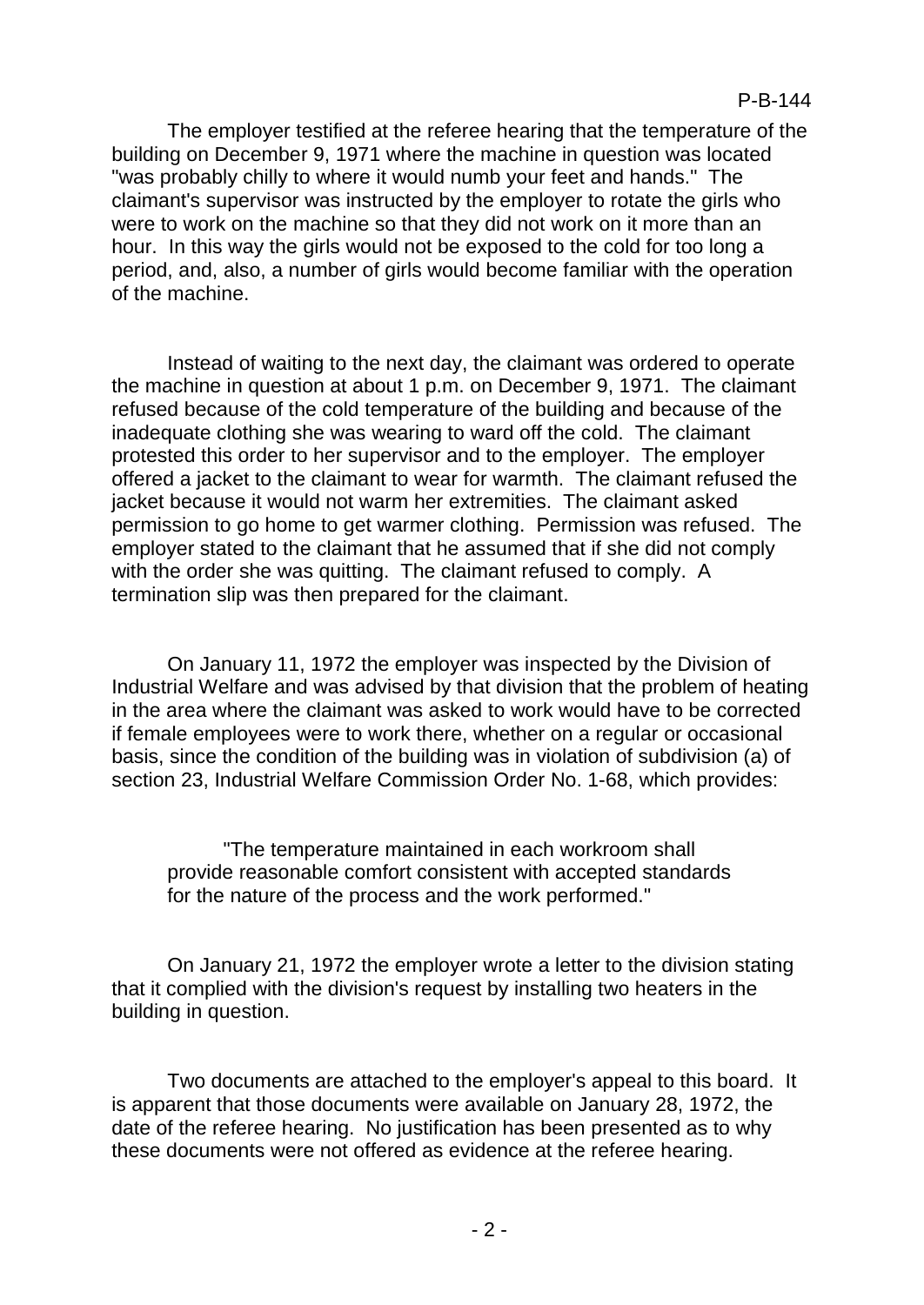## REASONS FOR DECISION

Section 1256 of the code provides that an individual is disqualified for benefits, and sections 1030 and 1032 of the code provide that the employer's reserve account may be relieved of benefits charges if the claimant left his most recent work voluntarily without good cause, or if he has been discharged for misconduct connected with his most recent work.

In determining whether there has been a voluntary leaving or a discharge under section 1256 of the code, it must first be determined who was the moving party in terminating the employment relationship. If the claimant left employment while continued work was available, then the claimant is the moving party. If the employer refuses to permit an individual to continue working although the individual is ready, willing and able to do so, then the employer is the moving party. (Appeals Board Decision No. P-B-37)

In the instant case the employer did not refuse to permit the claimant to work and the claimant was not ready, willing and able to work. The facts do not therefore present an issue of discharge. The facts of this case demonstrate an unwillingness on the part of the claimant to work while continued work was available. The issue before us is therefore a voluntary leaving of work.

There is good cause for the voluntary leaving of work where the facts disclose a real, substantial and compelling reason of such nature as would cause a reasonable person genuinely desirous of retaining employment to take similar action. (Appeals Board Decision No. P-B-27)

Good cause is a relative term and must be decided according to the facts and circumstances of each particular case. The mere advancing of an excuse is not sufficient to constitute good cause. There must be a substantial or compelling reason, as distinguished from an imaginary pretense, for the action taken upon which good cause is to be found.

Good cause exists for leaving work where working conditions become intolerable because the physical facilities at work are such as to endanger the health, safety or comfort of the employees, or such facilities violate the law and the employer has had a reasonable opportunity to correct the situation after knowledge of its existence. (See Appeals Board Decision No. P-B-8)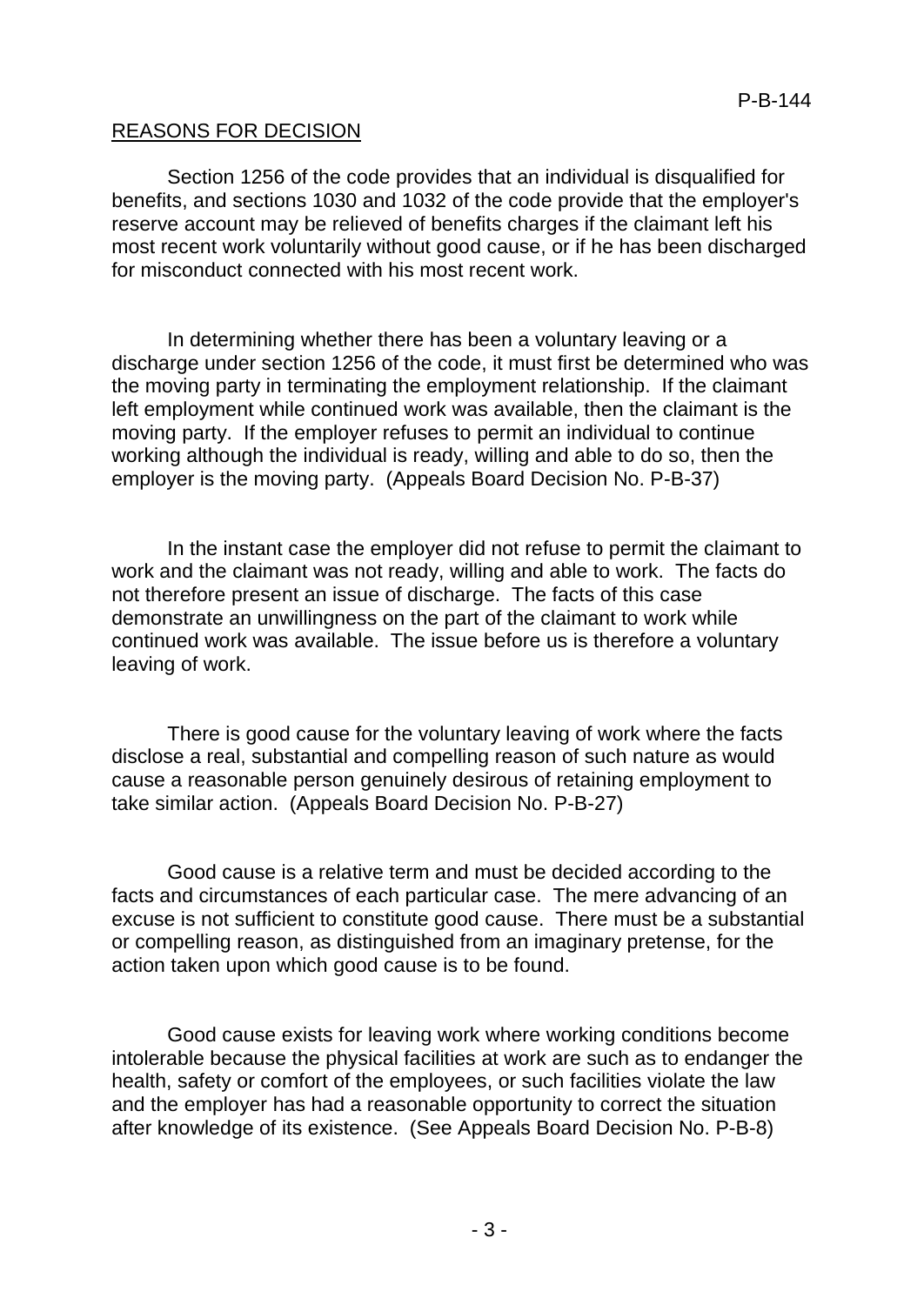In the instant case the claimant had no mere excuse or imaginary pretense for leaving her work. The claimant experienced the coldness of the place she was ordered to work and the employer admitted that it was cold enough there to numb the feet and hands. This was also a reason for not allowing the employees to work the machine for more than one hour. The claimant exercised due diligence under the circumstances in that she refused to work the machine only after she explained to the employer that she was not properly clothed, and after she had been refused permission to go home to obtain appropriate warm clothing to do the work assigned.

In our judgment the conditions under which the claimant was being ordered to work were intolerable in that her health, safety or comfort would have been endangered by performing such work. The fact that the working conditions were found to be in violation of law is supportive of this conclusion.

Since the claimant was faced with the alternative of doing the assigned work "now" and thereby endanger her health, safety or comfort or quit, in quitting she did what a reasonable person genuinely desirous of retaining employment would have done under similar circumstances. The claimant therefore left her work with good cause.

In reaching our decision in this case we have not given consideration to the two documents the employer attached to the appeal to this board. To do otherwise would not only be highly prejudicial to the claimant who appeared before the referee, but also would be in violation of fundamental constitutional principles of due process and the rights of the parties to a fair hearing. The employer was afforded the opportunity to appear at the referee hearing to offer testimony, to examine and cross-examine the parties present and their witnesses, and to present its own evidence in such a manner that the right of refutation, examination and cross-examination could have been properly offered the claimant. In failing to present the two documents, which were available at the time of the referee hearing and which should have been presented at that hearing, the employer cannot at this late date be heard to complain of the possible consequences that these documents might have on the result of the case. (section 5109, Title *22,* California Administrative Code)